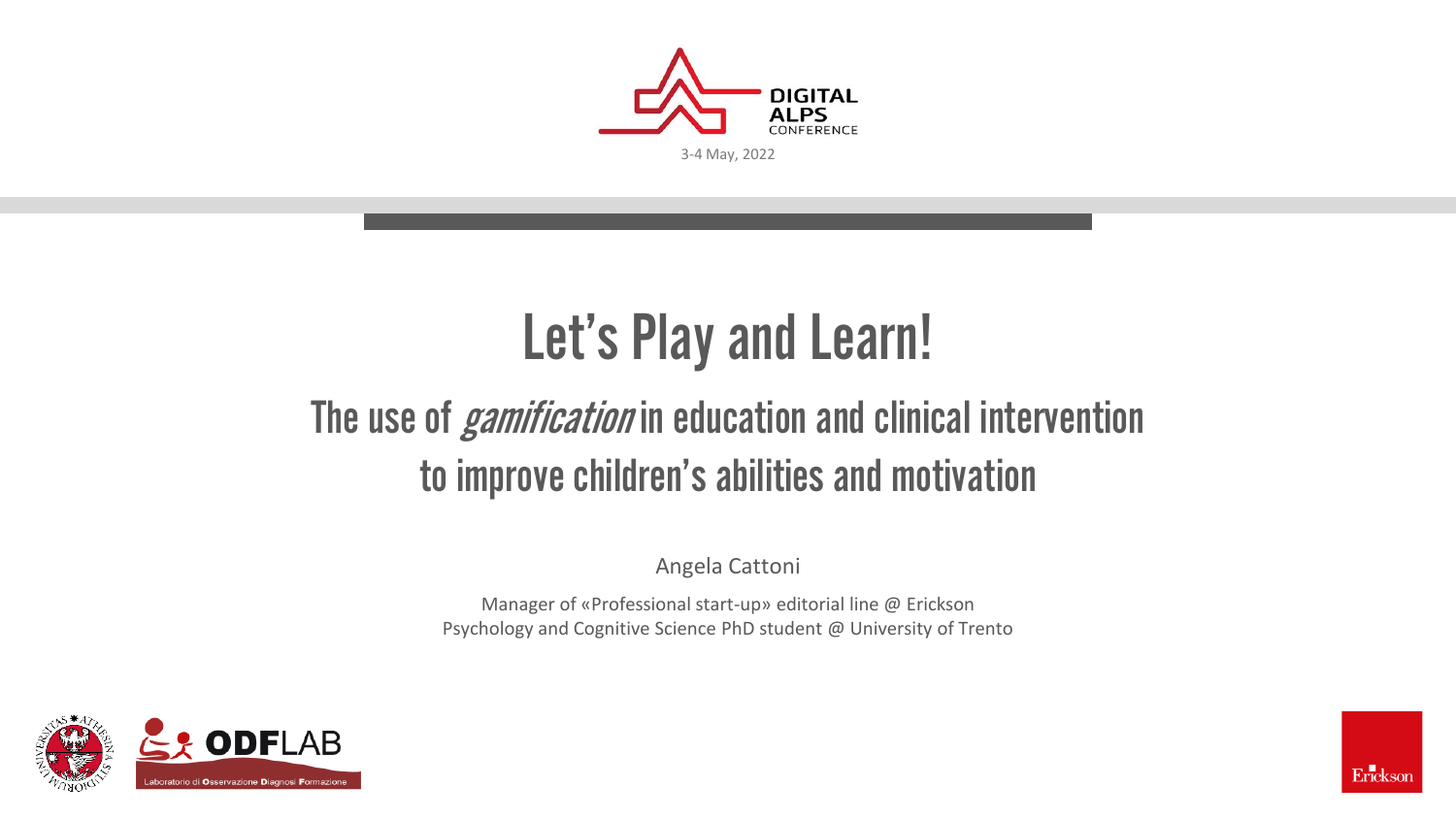#### ADVANTAGES OF GAMIFICATION FOR LEARNING

CLINICAL ADVANTAGES OF A DIGITAL TRAINING

PhD RESEARCH

**CONCLUSIONS**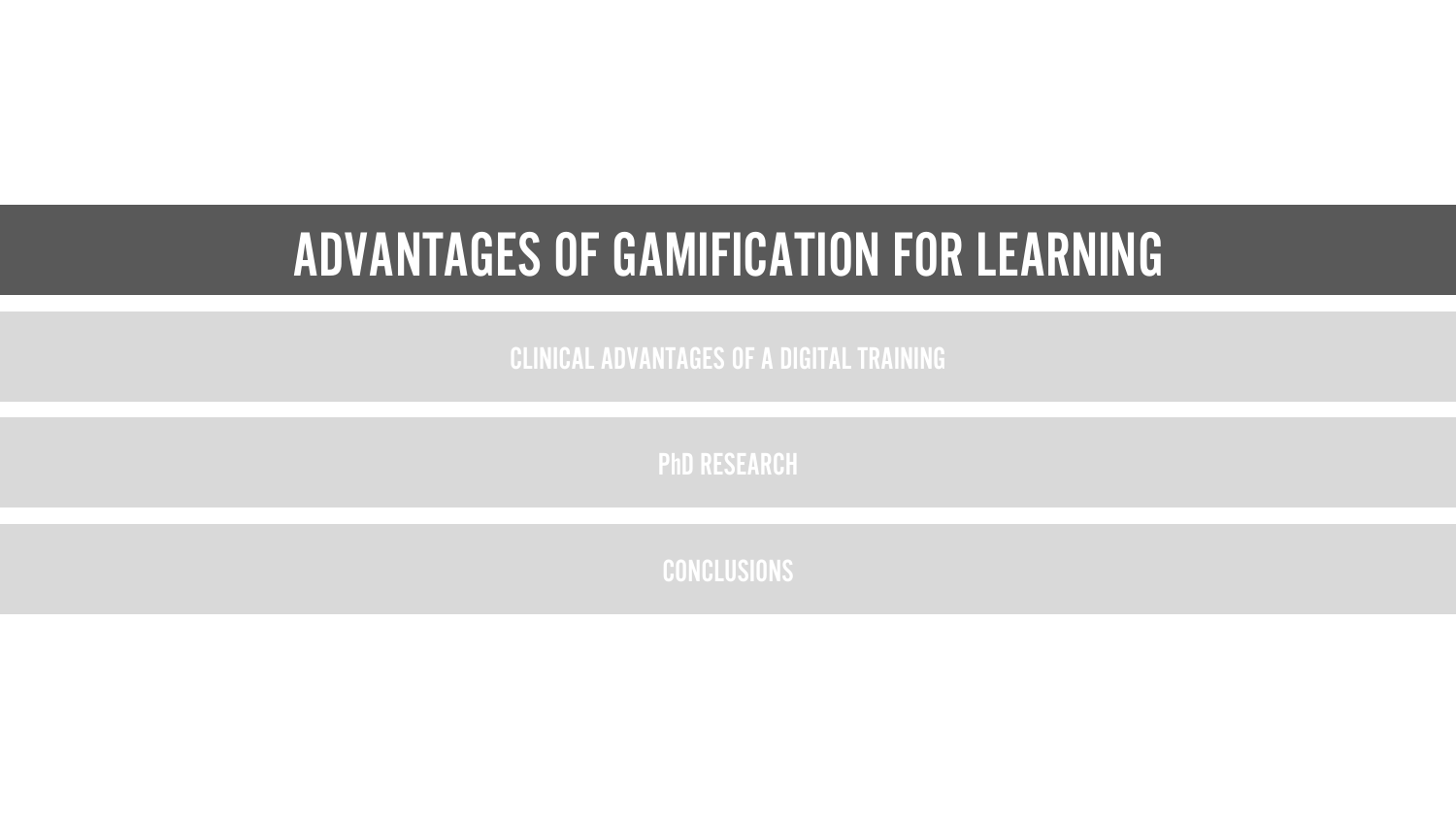## GAMIFICATION

#### $\epsilon$ GAMIFICATION IS THE USE OF GAME DESIGN ELEMENTS IN NON-GAME CONTEXTS.

—Sebastian Deterding, 2011

*Gamification* offers user an **engaging and appealing way to reach a specific goal** by exploiting gameful components.

GAMIFICATION REFERS TO ANY PRODUCT, SERVICE, SYSTEM, AND ACTIVITY THAT AFFORD POSITIVE EXPERIENCES AS GAMES DO.

—Juho Hamari, 2019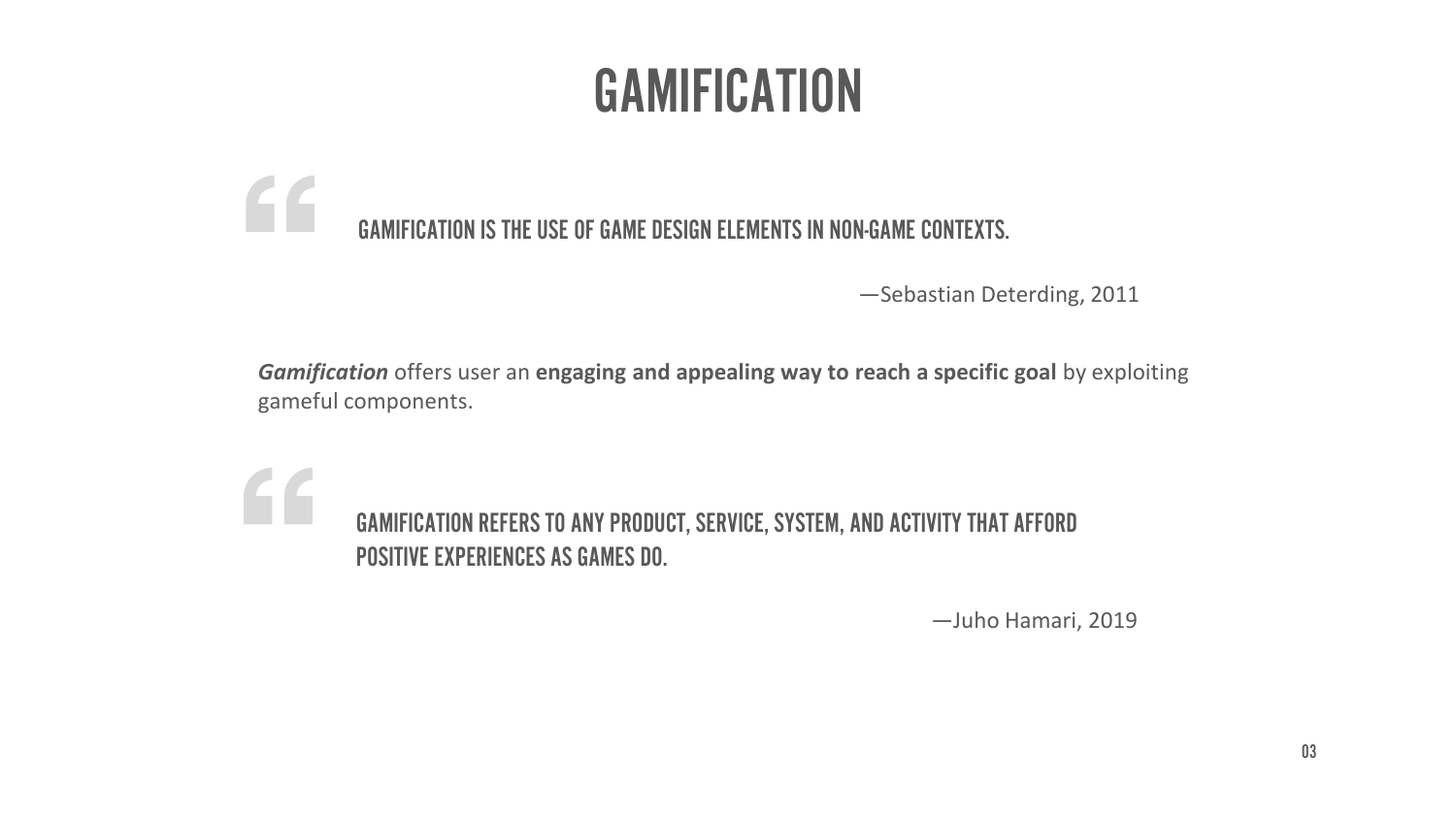#### GAMIFICATION RESULTS IN EDUCATIONAL RESEARCH

| <b>DOMAIN</b>           | <b>POSITIVE</b> | <b>MIXED WITH</b><br><b>POSITIVE</b> | <b>NULL OR</b><br><b>EQUALLY POSITIVE</b><br><b>AND NEGATIVE</b> | <b>MIXED WITH</b><br><b>NEGATIVE</b> | <b>NEGATIVE</b> |
|-------------------------|-----------------|--------------------------------------|------------------------------------------------------------------|--------------------------------------|-----------------|
| Education /<br>Learning | 35.7 %          | 32.1%                                | 25.0 %                                                           | 3.6%                                 | 3.6%            |

—Koivisto & Hamari, 2019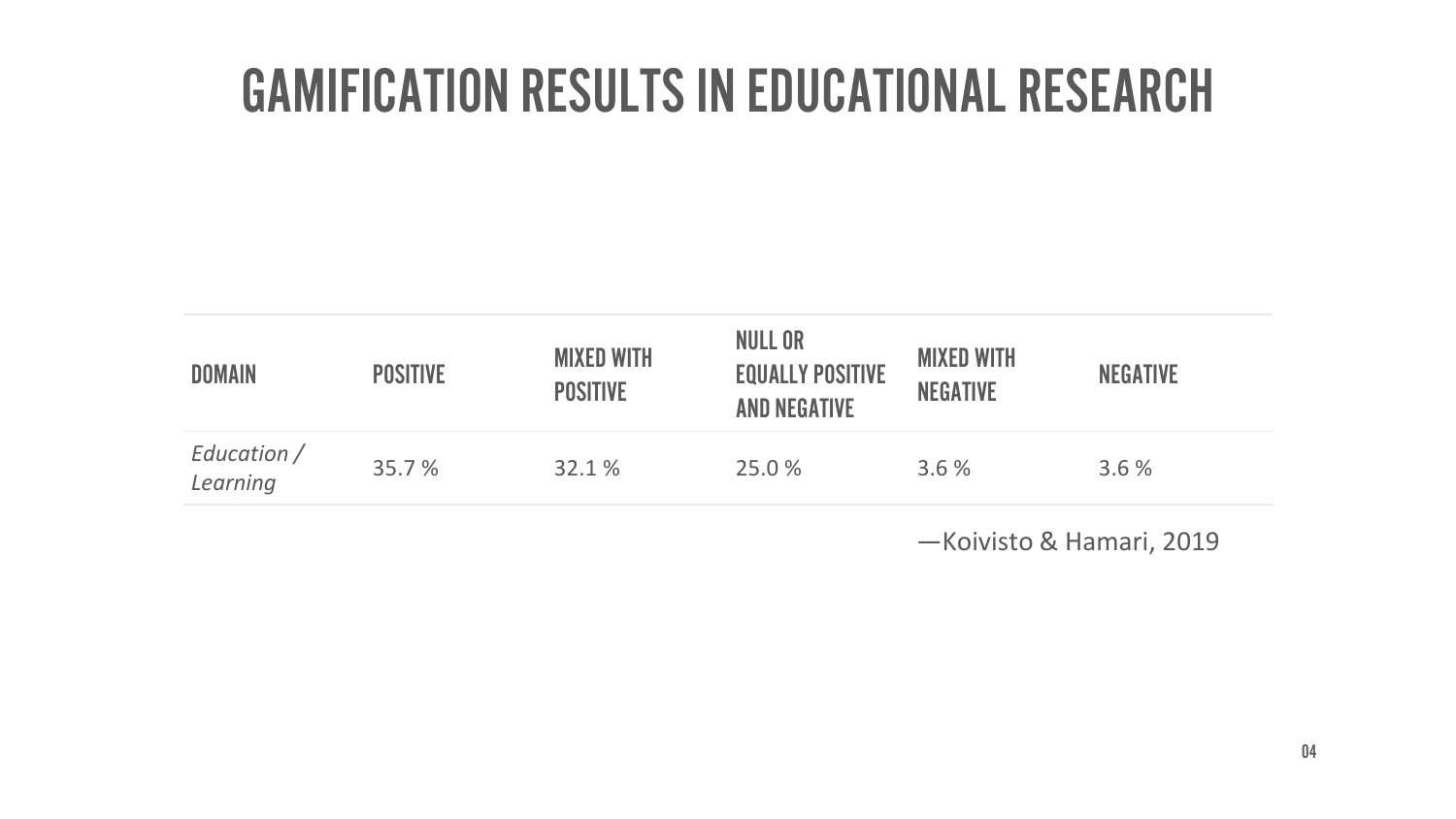ADVANTAGES OF GAMIFICATION FOR LEARNING

### CLINICAL ADVANTAGES OF A DIGITAL TRAINING CLINICAL ADVANTAGES OF A DIGITAL TRAINING

PhD RESEARCH

**CONCLUSIONS**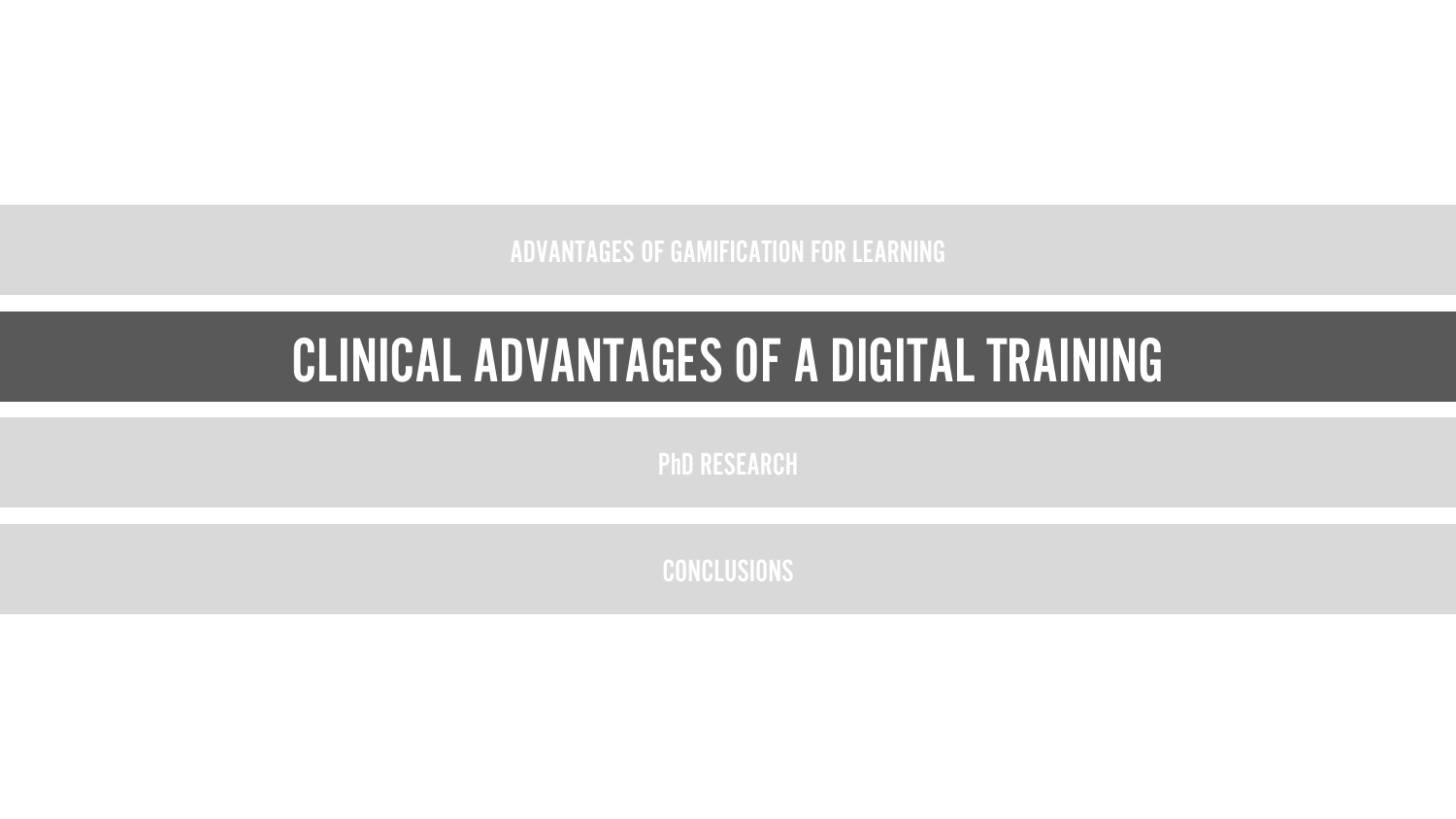#### GAMIFICATION AND SPECIFIC LEARNING DISORDERS

The interest in the use of computerized educational strategies aimed at **children with Special Educational Needs** gains significant attention since 2010.

This interest, especially related to *gamification*, has increased considerably in recent years as many of SEN students have a **demotivated attitude towards school and educational process**  in general, and **greater difficulties during the learning process**.

Several studies demonstrated how **motivation** in SEN students can increase thanks to the use of an educational strategy such as *gamification*, that offers **highly customizable design of tasks and activities** (Dymora&Niemiec, 2019; Ifigenia et al., 2018; Gooch et al., 2016; Cuschieri et al., 2014).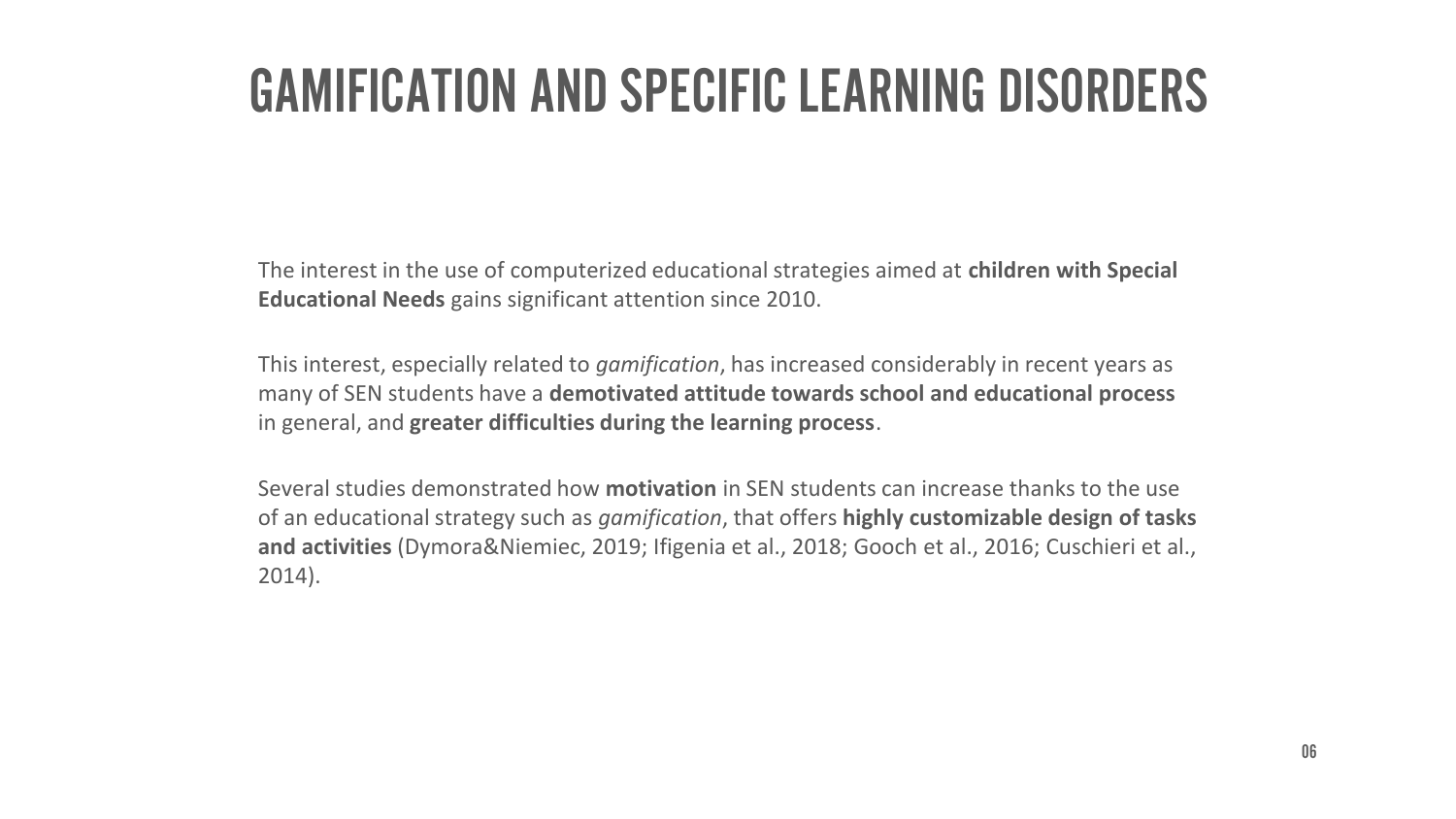## BENEFITS OF DIGITAL TOOLS FOR CLINICAL INTERVENTION

Information technology provides multiple opportunities in the management of rehabilitation exercises, both for patients and professionals.

Digital systems:

- are **adaptive** fundamental to avoid repetitiveness and to base the intervention on patient's real abilities
- permit **remote intervention** less demanding on an economic and logistical-organisational level
- remain under **professional's responsibility** they help professionals, and integrate the traditional intervention.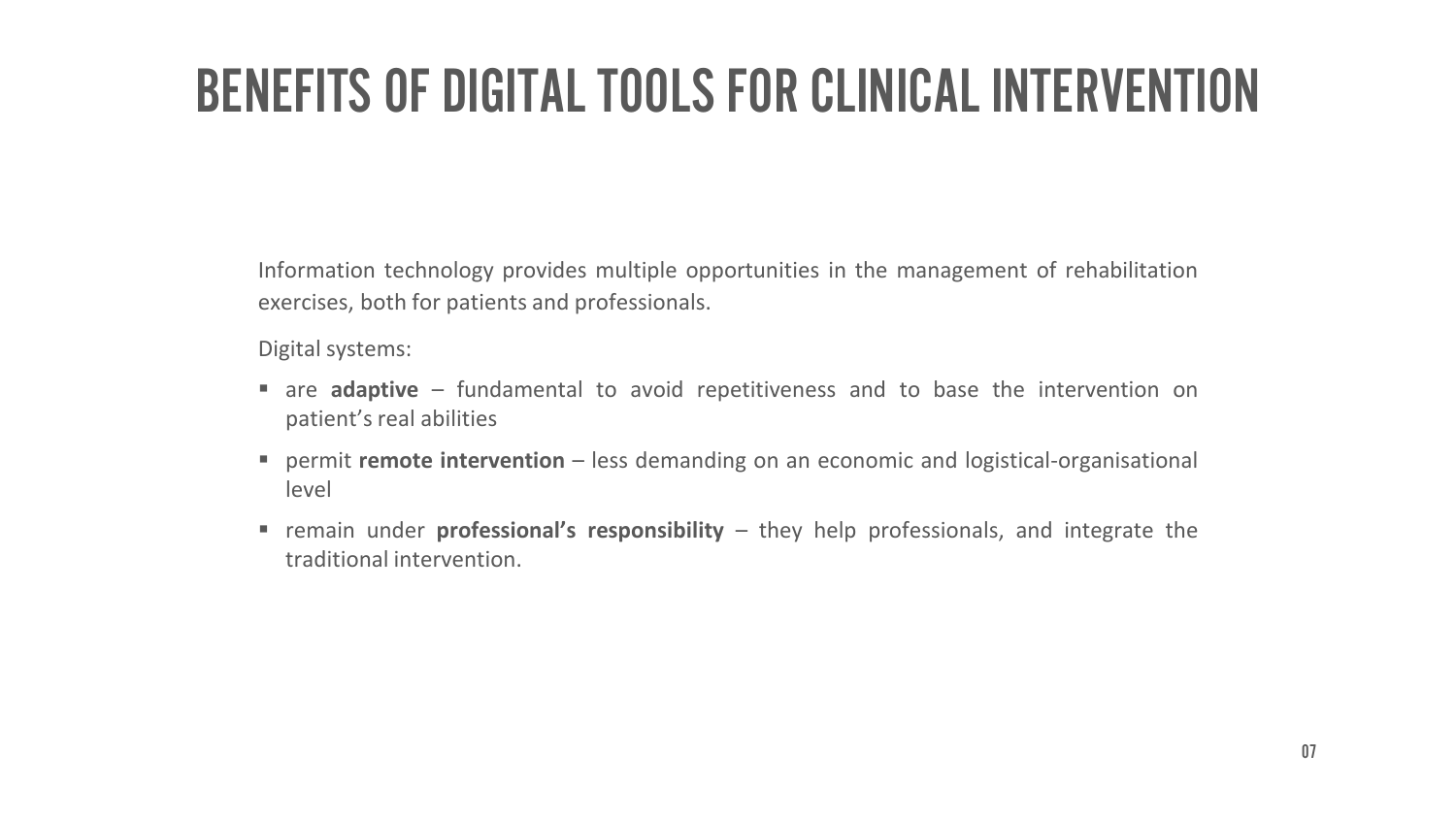ADVANTAGES OF GAMIFICATION FOR LEARNING

CLINICAL ADVANTAGES OF A DIGITAL TRAINING



**CONCLUSIONS**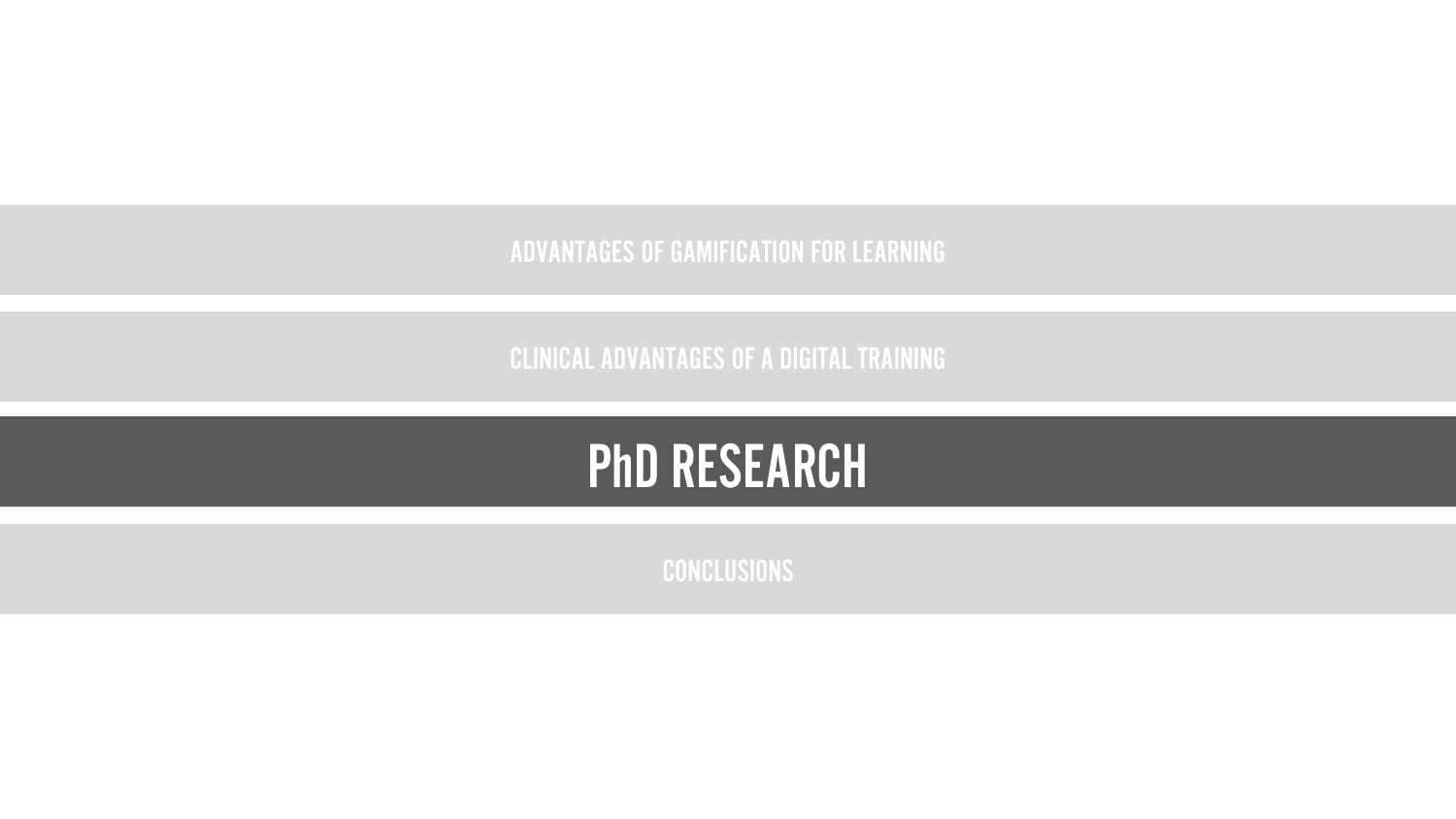#### RESEARCH QUESTIONS

- Do *gamified* Applications impact on **reading** and **writing performance**? Are *gamified* **Applications more effective than pen-and-paper learning activities**?
- Do *gamified* Applications impact on **Intrinsic Needs Satisfaction**? Are *gamified* **Applications more effective in motivating and engaging** students during learning activities than pen-andpaper exercises?
- Do *gamified* Applications impact differently motivation and performances in **children with Specific Learning Disorders**?
- With different Applications, do *gamification* **features** impact diversely on **gameful experience?**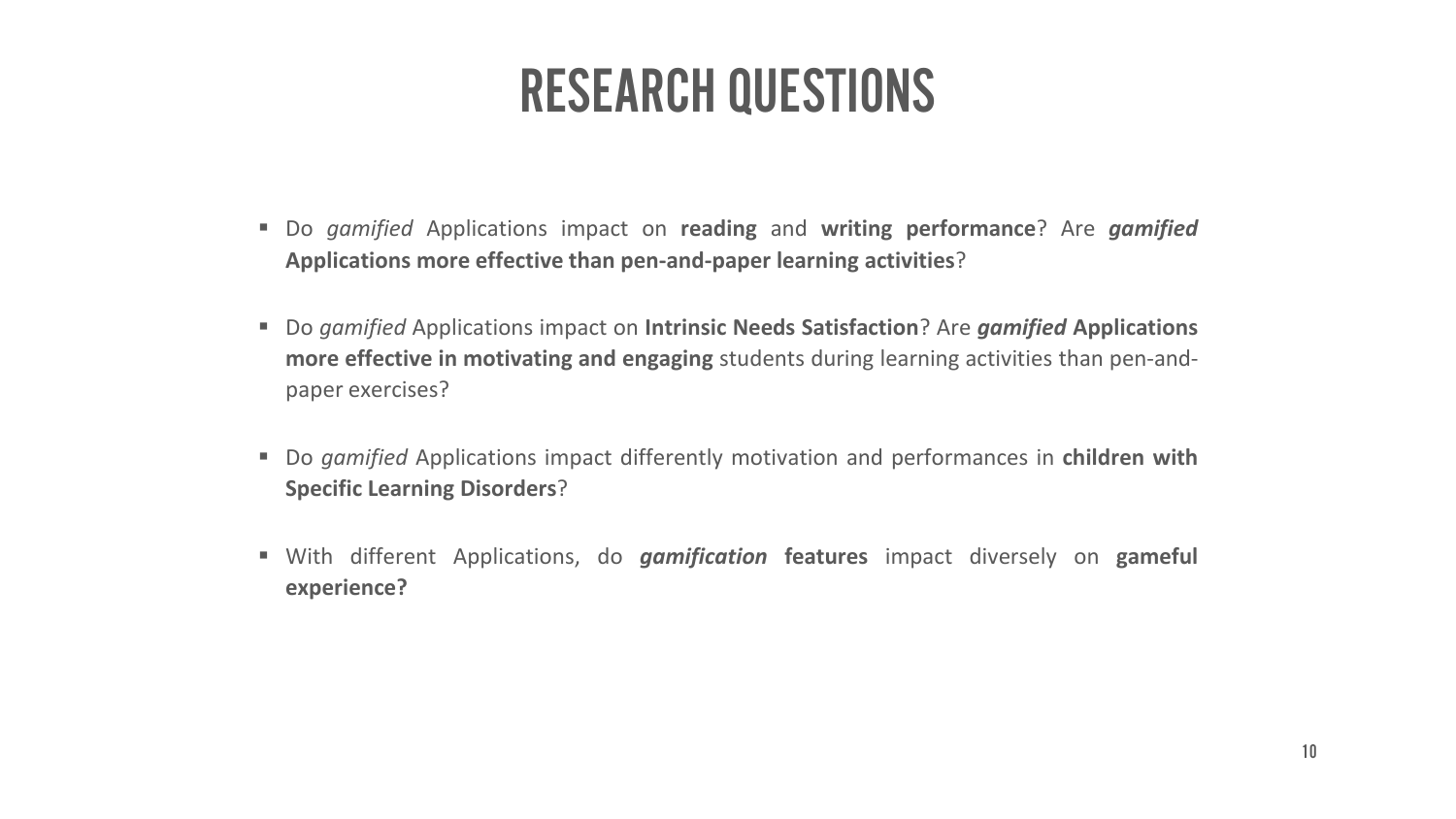#### two experimental groups



11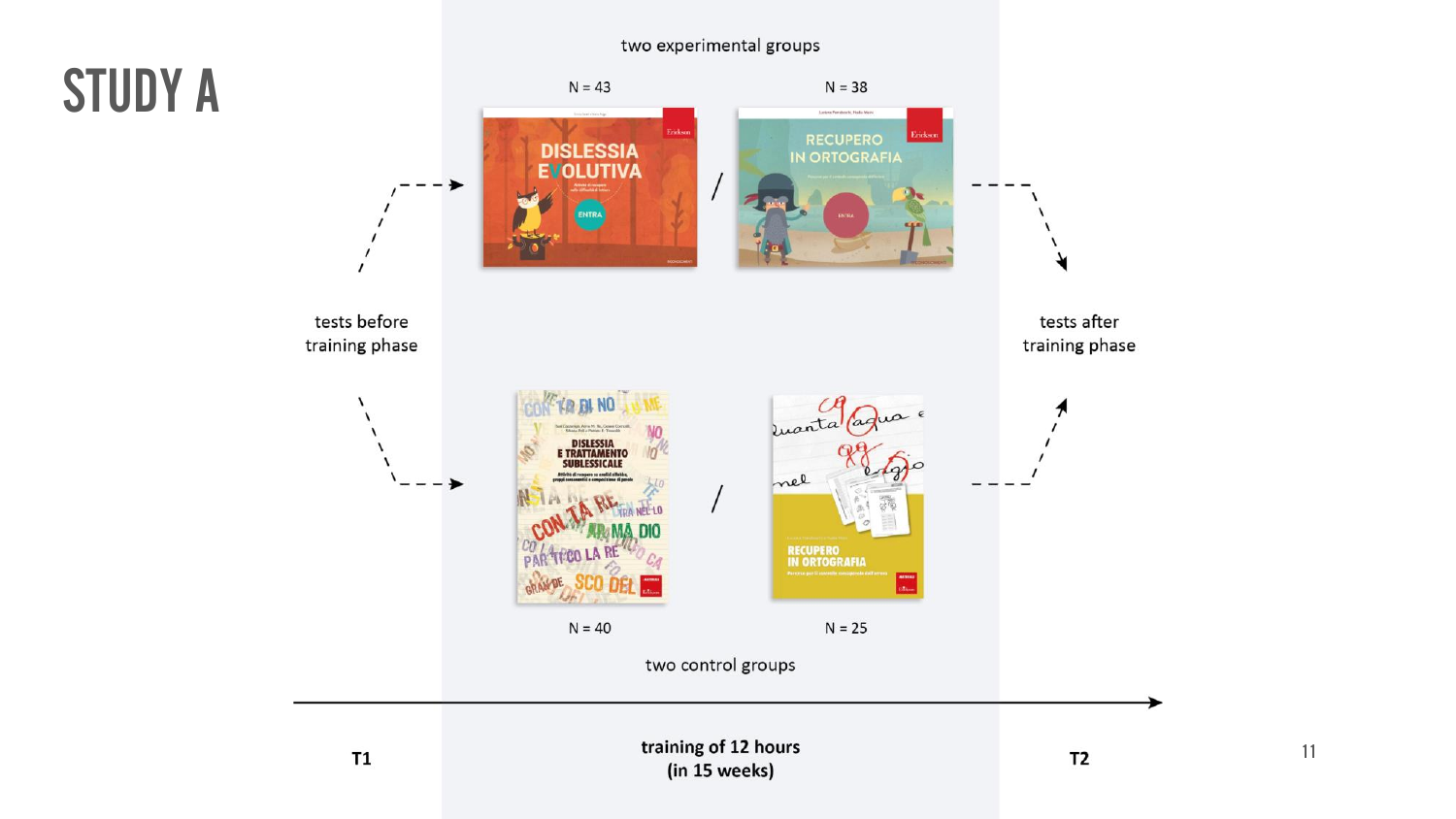### STUDY B

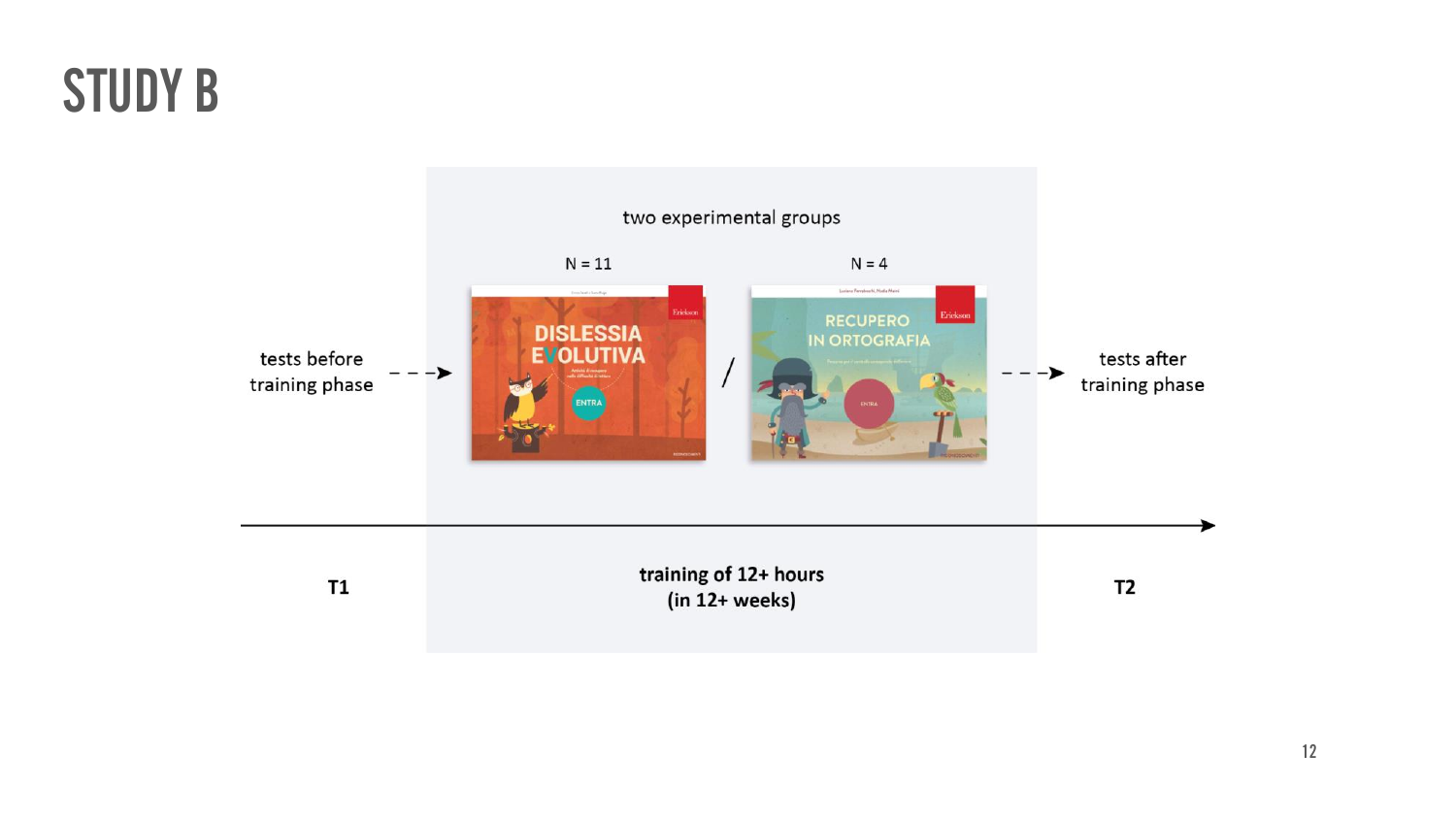#### SOME RESULTS

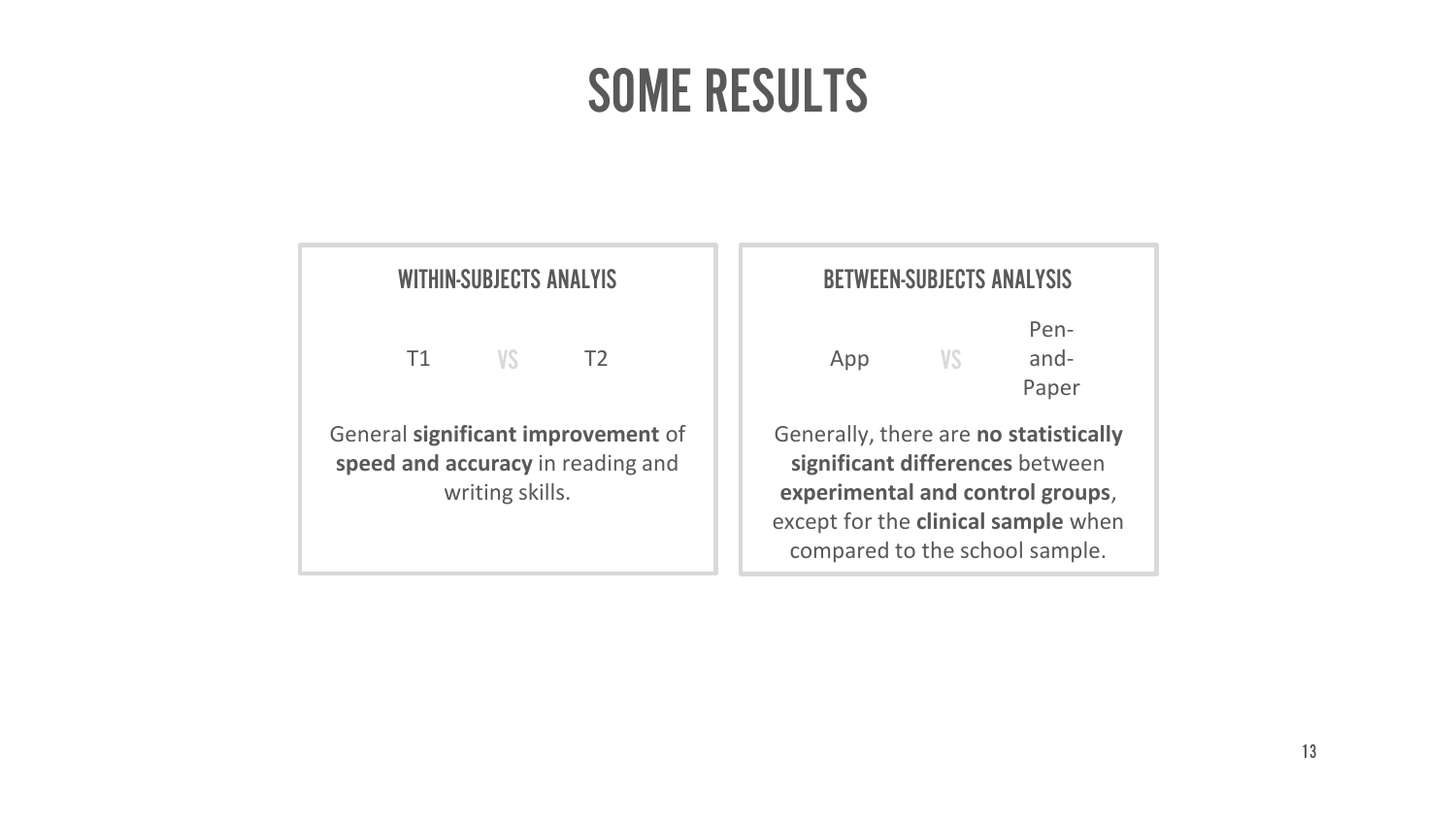#### SOME RESULTS

Qualitatively, there was a **general appreciation and proactivity** towards the proposed activities.

**Q:** *«How much fun did you have during the activities?»* – **A:** *1 (very little)* to *7 (a lot)*

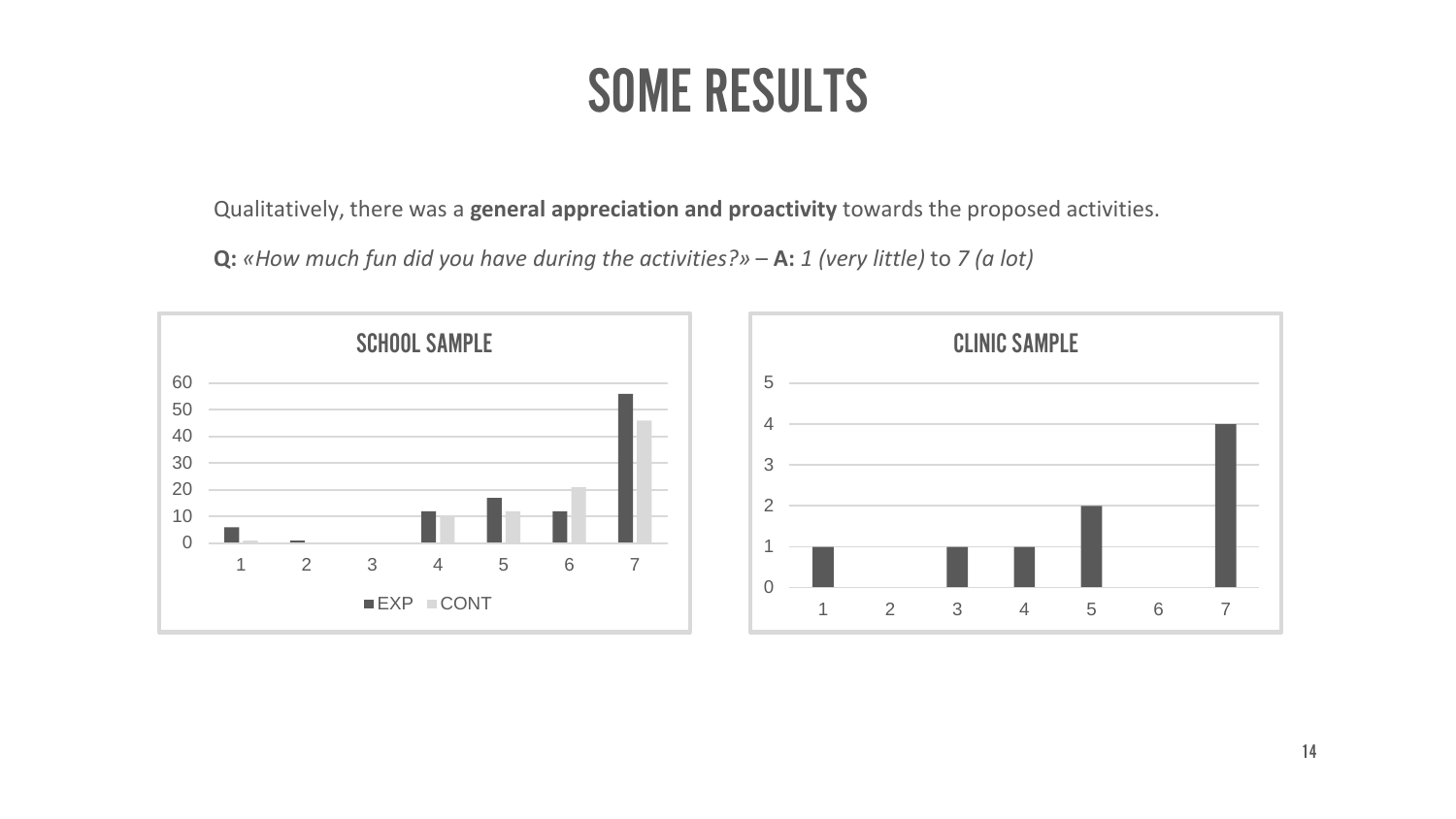#### **CONCLUSIONS**

PhD RESEARCH

CLINICAL ADVANTAGES OF A DIGITAL TRAINING

ADVANTAGES OF GAMIFICATION FOR LEARNING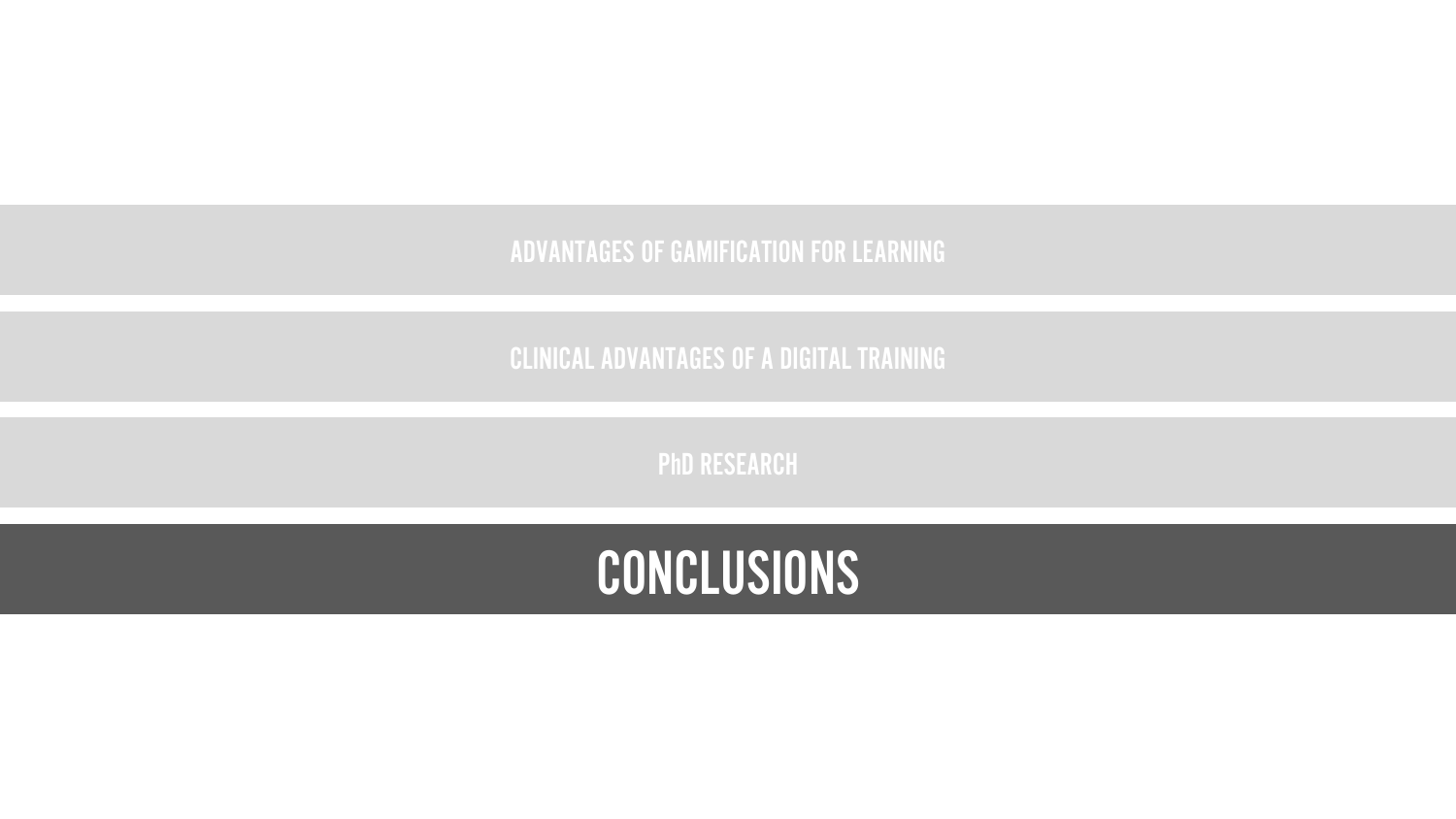#### CONCLUSIONS

**Both** *gamification* **and traditional pen-and-paper activities are effective and valid**.

They can be combined together in order to support each other and to afford:

- a **motivating learning process**
- **benefits for students** (immediate feedback, clear and defined goals, learning from one's mistakes, etc.)
- **benefits for teachers** (monitor students in real time, set both common and individual goals).